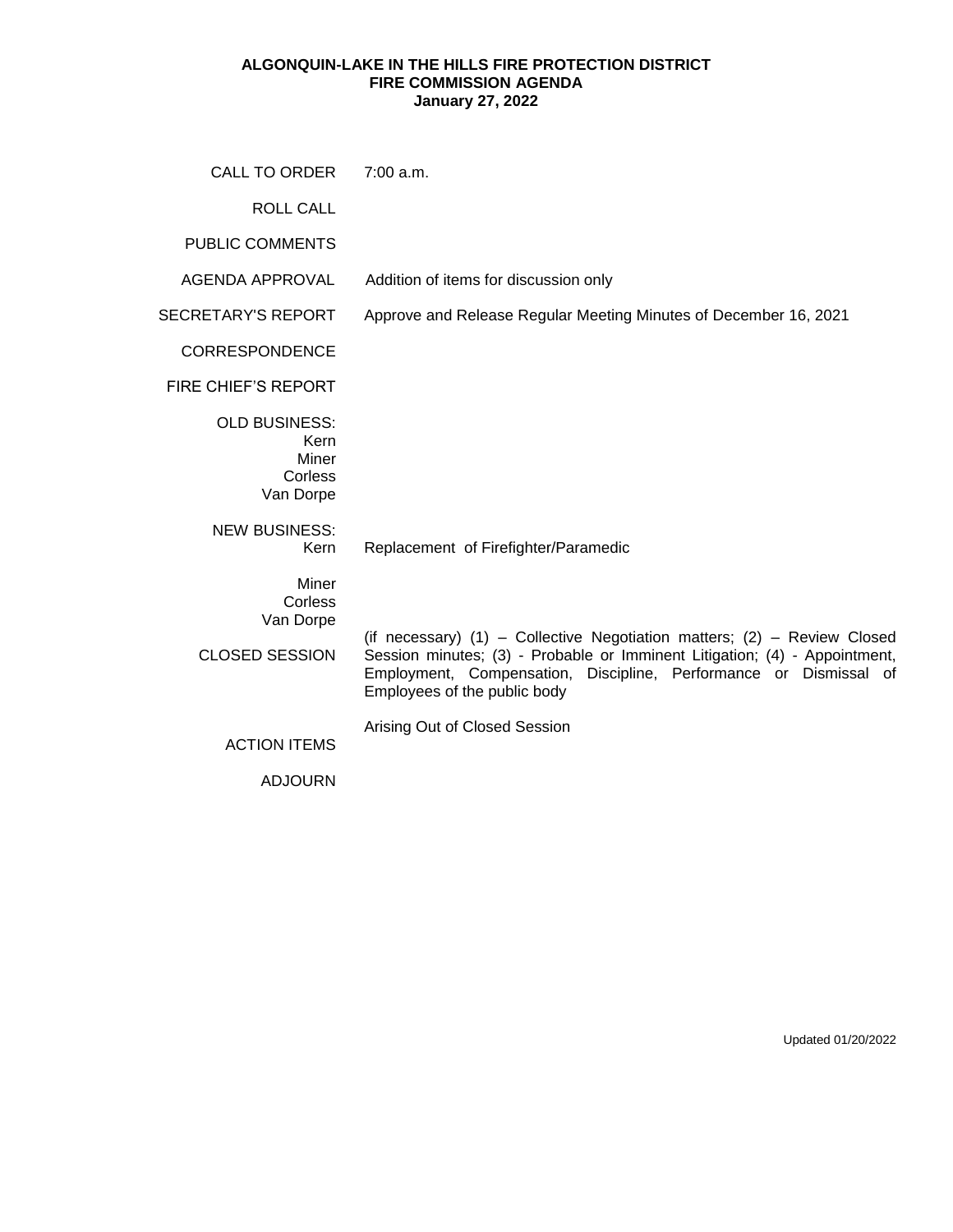## ALGONQUIN-LAKE IN THE HILLS FIRE PROTECTION DISTRICT

1020 West Algonquin Road Lake in the Hills. IL 60156 847.658.8233 | fax 847.854.2609 WWW.ALFPD.ORG



## **FIRE COMMISSION Algonquin-Lake in the Hills Fire Protection District Regular Meeting Minutes of December 16, 2021**

The meeting was called to order at 7:00 a.m. in the Conference Room at 1020 West Algonquin Road, Lake in the Hills, Illinois.

- I. **ROLL CALL –** The meeting opened with Commissioner Van Dorpe, Chief Kern. Commissioner Corless and Commissioner Miner joined the meeting via Zoom.
- II. **PUBLIC COMMENTS –** None
- III. **AGENDA APPROVAL –** A motion was made by Commissioner Corless to approve the agenda as presented and seconded by Commissioner Miner. Motion passed 3/0.
- IV. **SECRETARY'S REPORT –**

Commissioner Miner made a motion to approve and release the Regular Meeting Minutes of November 18th, 2021 as written. Commissioner Van Dorpe seconded the motion. Motion passed 3/0.

- V. **COORESPONDENCE –** None
- VI. **OLD BUSINESS –** None
- VII. **NEW BUSINESS –** Chief Kern gave the Commission his Fire Chief's Report and Personnel Status update.

**Removal of FT Member From Probation –** Commissioner Corless made a motion to remove FF James Mariani from probation as recommended by staff. Commissioner Miner seconded the motion. Motion passed 3/0.

- VIII. **CLOSED SESSION –** None
- IX. **ACTION ITEMS –** None
- X. **ADJOURN –** With no other business to discuss, Commissioner Miner moved to adjourn the meeting at 7:05a.m. Commissioner Corless seconded the motion and it was approved 3/0.